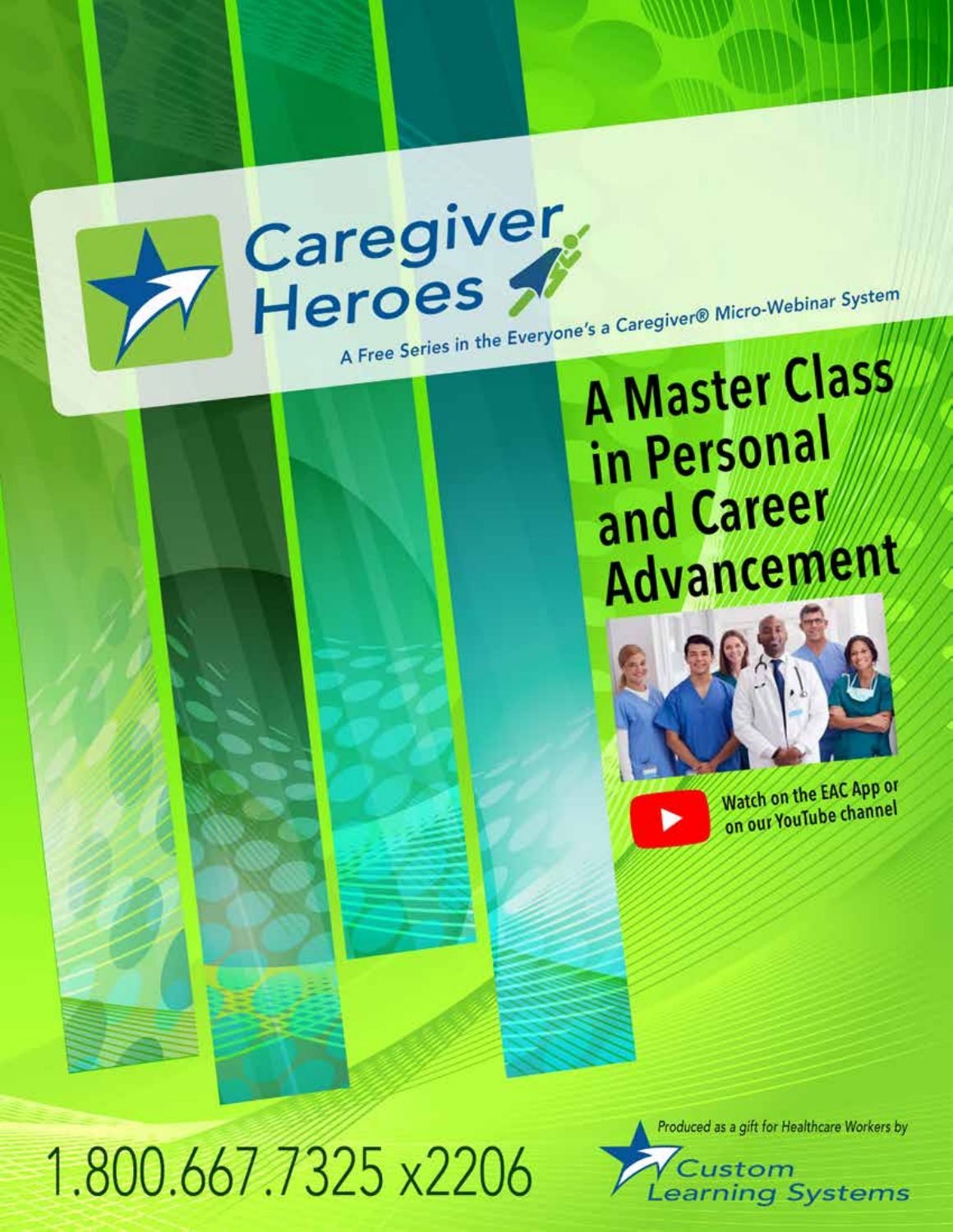

Providing Caregivers with Practical, Positive, and Inspirational Support to create a culture of positive resilience

#### **ENGAGE**

#### Who should listen, watch, and learn?

- **n** Everyone in healthcare that has the privilege of serving patients, residents, and their families
- **n** This includes those who have direct patient contact, and those who serve those who serve the patient

#### **EDUCATE**

#### Timely, Relevant Educational Content

Our brilliant faculty of acclaimed volunteer speakers have recorded two series of Micro-Webinars with a positive, uplifting message of hope and support in a concise five-minute video

We honor the heroism of caregivers, nurses, physicians, RTs, housekeepers, and first responders at every level of healthcare. They care for our families and friends with exceptional skill, kindness, personal sacrifice, and generosity of spirit for the good of our community.

#### Caregiver Heroes – Inspiration

 $\blacksquare$  Improve kindness care for patients and residents, peer care for each other, and self care for themselves

### **INSPIRE**

Learn How To

- $\blacksquare$  Develop a positive proactive attitude in both their professional and personal lives
- $\blacksquare$  Overcome adversity and achieve a sense of resiliency

#### Caregiver Heroes – Leadership

- $\blacksquare$  Nuggets of wisdom of better ways managers, supervisor and C-Suite professionals can provide practical, inspirational leadership on a daily basis
- **n** Acquire dozens of practical tips and skills to serve their patients and collaborate with their peers
- Find greater joy in life through enhanced sense of humor in the workplace
- $\blacksquare$  Implement best in class leadership skills to empower and engage

#### **REVIEWS**

*"Get your folks in front of Caregiver Heroes videos to hear invaluable messages of how much they are appreciated. These inspirational mini webinars strengthen the resolve of our frontline and gives them hope and are needed and timely." – Mike Patronis, CEO, Springhill Medical Center*

*"These mini videos are practical, positive, and electrifying in impact. Every healthcare leader should take advantage of the inspiring Caregiver Heroes series and put them to work for their frontline now."*

> *– Angie Charlet, Director of Operations, Commonwealth Care of Roanooke (CCR) Everyone's a Caregiver*

*"One thing that won't change is the culture of kindness we have built and sustained through Service Excellence. The Everyone's a Caregiver and Caregiver Hero video platforms have been a tremendous help as we navigate through stressful and challenging days."*

*– Charles Rehnborg*

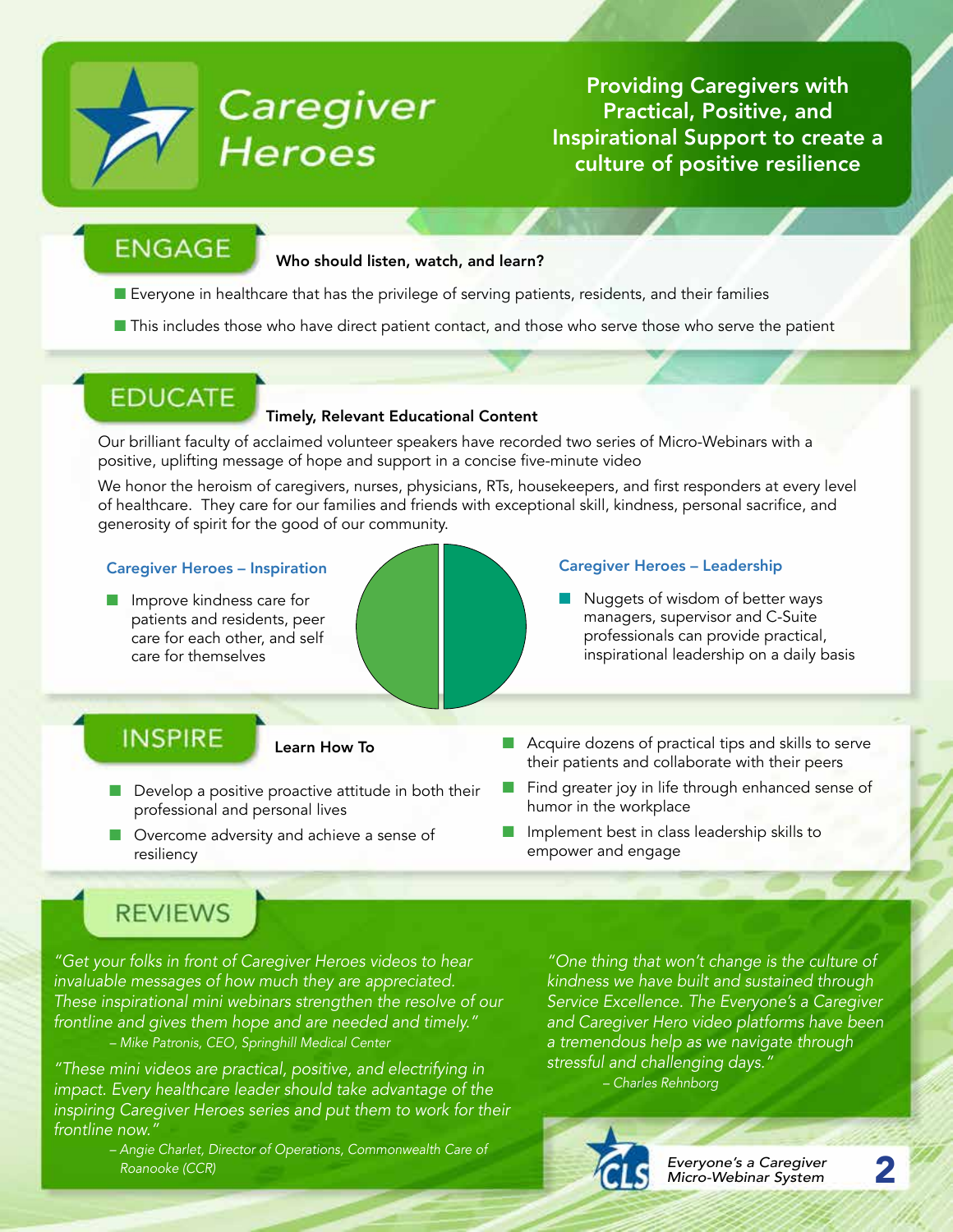| Caregiver<br>Heroes <i>◇</i>                                     | <b>INSPIRATION</b><br>LIBRARY            |                                                             |                                                                           |  |
|------------------------------------------------------------------|------------------------------------------|-------------------------------------------------------------|---------------------------------------------------------------------------|--|
|                                                                  | Micro-Webinar System                     | <b>Everyone</b>                                             | Leader                                                                    |  |
| <b>RESILIENCE</b>                                                | How to Cope<br>with Stress               | <b>LeAnn Thieman</b>                                        | <b>Eileen McDargh</b><br><b>Resilience Skills for</b><br>Caregiver Heroes |  |
| <b>Lynn Sullivan</b><br>The Choice Is Yours                      | Lt. Cl. Waldo<br>Waldman                 | <b>Top Gun Resilience</b>                                   | <b>Jeff Tobe</b><br>Leading in Turbulent<br><b>Times</b>                  |  |
| <b>Bill Auxier</b><br>The Leadership Formula                     | <b>Michele Matt</b>                      | Start Fresh Each Day                                        | <b>David Gouthro</b><br>Choose to Choose                                  |  |
| Donna Cutting<br><b>CARE Matters</b>                             | <b>Disruptive Times</b>                  | <b>Eileen McDargh</b><br>Resilient Leadership for           | <b>Meg Soper</b><br><b>Bolstering</b><br>Resilience                       |  |
| <b>Dune Nguyen</b><br>Leadership through<br>Adversity            | <b>Frank King</b><br><b>Staying Sane</b> | Social Distancing and                                       |                                                                           |  |
| <b>CHANGE/</b>                                                   | <b>Valerie Cade</b>                      |                                                             | <b>Daniel Burrus</b>                                                      |  |
| <b>CONFLICT</b>                                                  | Connection                               | <b>Turning Conflict to</b>                                  | Anticipatory vs.<br>Reactionary                                           |  |
| <b>Michele Matt</b><br>Seek Comfort with<br>Change               | <b>Joe Mull</b>                          | <b>Reset Expectations</b>                                   | <b>Andrew Lewis</b><br><b>Quick Conflict</b><br>Intervention Technique    |  |
| <b>Andrew Lewis</b><br>Conflict: When there's<br>no time for it! |                                          | <b>Daniel Burrus</b><br>What will You be<br>Remembered For? | Karen Jacobsen<br>Recalculating/<br><b>Pre-Calculating</b>                |  |
| <b>Valerie Cade</b><br>Commitment to<br>Conflict Resolution      | <b>Vicki Hess</b><br>in a Pandemic?      | <b>Professional Paradise</b>                                | <b>Naomi Rhode</b><br>Masquerading                                        |  |

 $\sigma$   $\sigma$ 

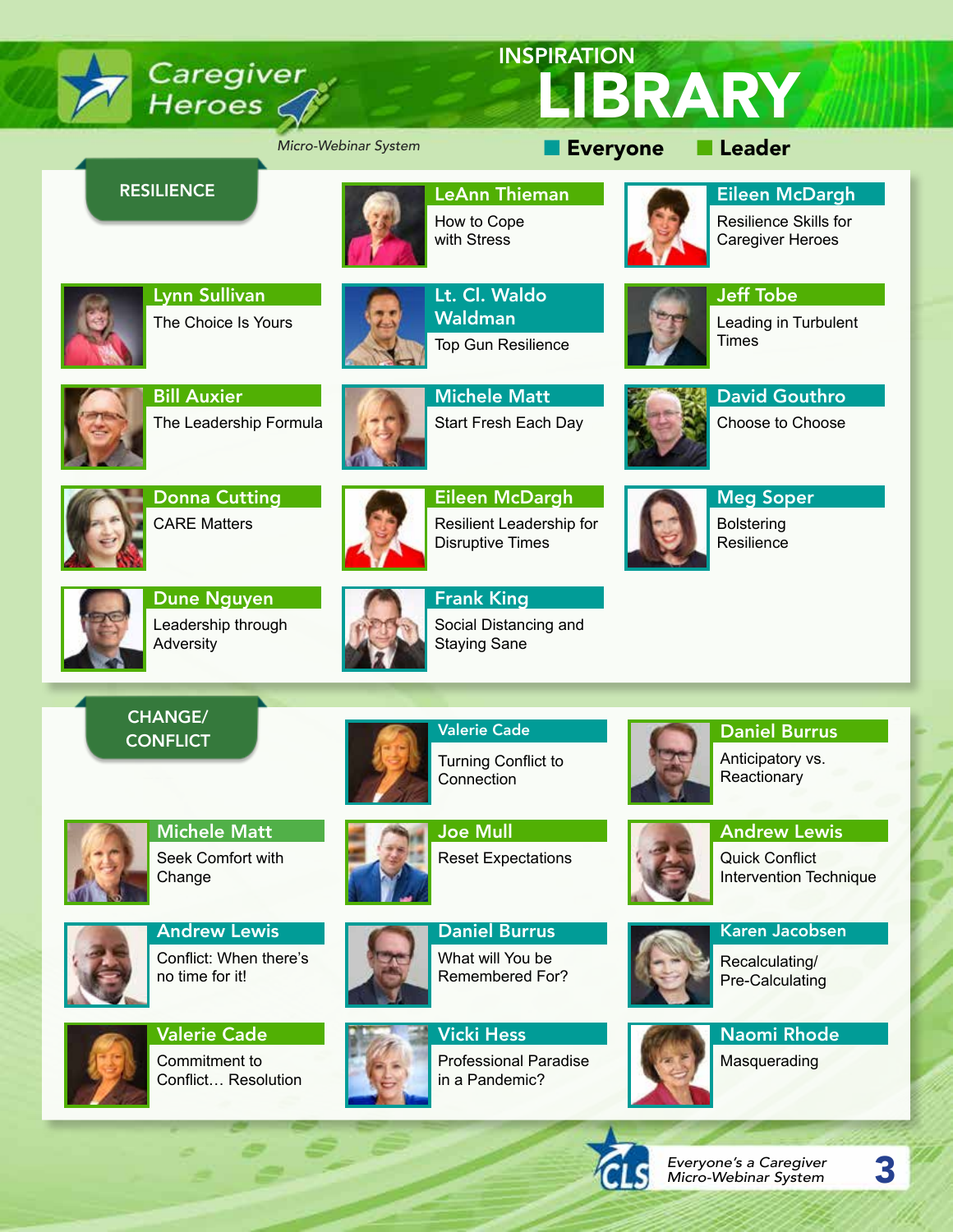

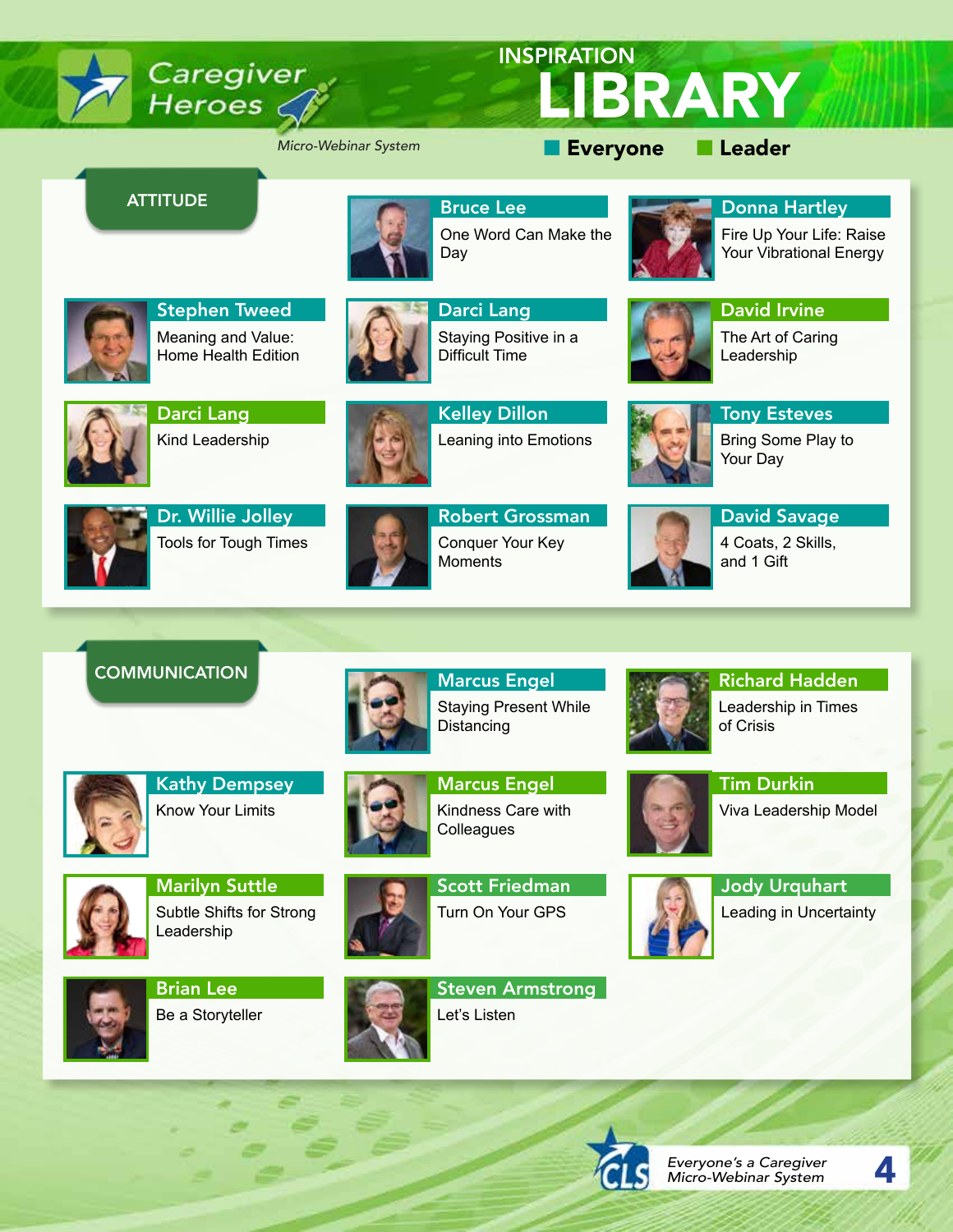| Caregiver<br>Heroes                                                   |                                   | <b>INSPIRATION</b>                            | LIBRARY                                                                    |
|-----------------------------------------------------------------------|-----------------------------------|-----------------------------------------------|----------------------------------------------------------------------------|
|                                                                       | Micro-Webinar System              | <b>Everyone</b>                               | Leader                                                                     |
| <b>MOTIVATION</b>                                                     |                                   | <b>Carolyn Gross</b><br>Rise Above the Chaos  | <b>Donna Cardillo</b><br>Creating Light in the<br><b>Midst of Darkness</b> |
| <b>Marilyn Suttle</b><br>Lift Up Your Spirits                         | Love Louder                       | <b>Michael Hoffman</b>                        | <b>Linda Edgecombe</b><br>Do You Want to Be<br>Happy?                      |
| <b>Barbara Glanz</b><br>Simple Truths about<br>Appreciation           |                                   | <b>Marilyn Suttle</b><br>Lift Up Your Spirits | <b>Shep Hyken</b><br>How to be Amazing                                     |
| <b>Naomi Rhode</b><br>You Are Our Heroes                              | Hopegivers                        | <b>Peter Legge</b>                            | <b>Vince Poscente</b><br><b>The Emotional Buzz</b>                         |
| <b>Sarah McVanel</b><br>Never Lose the<br><b>Recognition Momentum</b> | <b>Alvin Law</b><br>$E +/- R = 0$ |                                               | <b>Donna Cutting</b><br>The Power of<br>Checking In                        |
|                                                                       |                                   |                                               |                                                                            |
| <b>PATIENT</b><br><b>EXPERIENCE</b>                                   |                                   |                                               |                                                                            |



Mark Black Through Your Patients' Eyes



Brian Lee The Kindness Cure



Pam Tripp Culture Eats Strategy for Lunch

Barbara Glanz Making a Difference in Every Interaction



Dr. Michael Klein Walking the Talk



Brian Lee Relationships First – Business Second



*Everyone's a Caregiver Micro-Webinar System* 5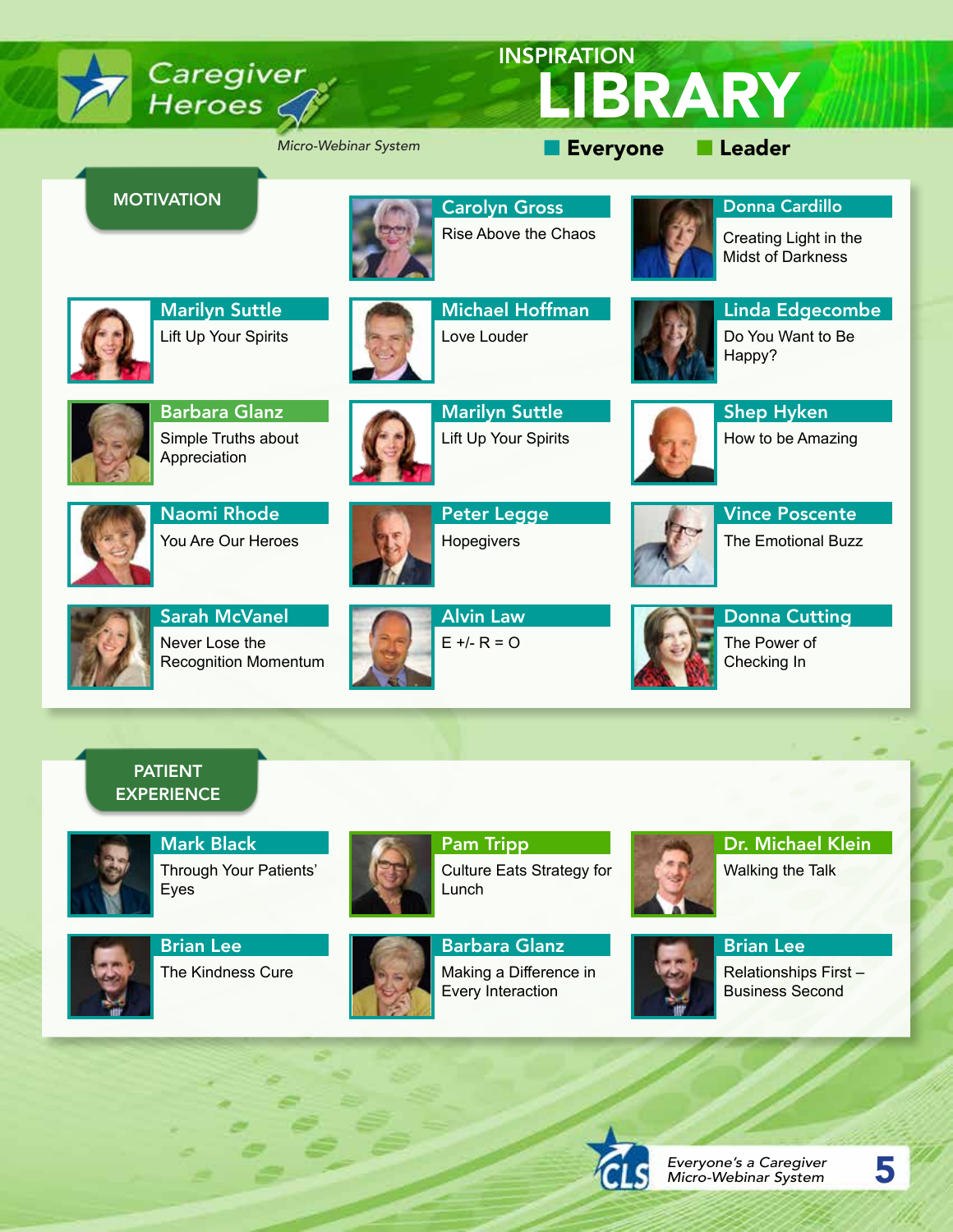| Caregiver<br>Heroes <i>≤</i> ∕                                        |                      | <b>INSPIRATION</b><br>LIBRARY                                              |                                                                                    |
|-----------------------------------------------------------------------|----------------------|----------------------------------------------------------------------------|------------------------------------------------------------------------------------|
|                                                                       | Micro-Webinar System | <b>Everyone</b>                                                            | Leader                                                                             |
| <b>SELF CARE</b>                                                      | Inner GPS            | <b>Karen Jacobsen</b><br>Listen to Your                                    | <b>Pat Goodberry</b><br>When Grief is Part of<br>our Journey                       |
| <b>Karen McCullough</b><br>4 Ways to Renew Your<br>Energy             | Care                 | <b>David Irvine</b><br>The Paradox of Self                                 | <b>Christine Cashen</b><br><b>Sanity Savers</b>                                    |
| Jennifer Buchanan<br><b>Purposeful Playlists</b>                      | Contribution         | <b>Blair Kolkoski</b><br>Service, Self-Care and                            | <b>Stephanie Staples</b><br><b>Emotional Wellness in</b><br><b>Turbulent Times</b> |
| <b>Pat Goodberry</b><br>Intentional Listening<br><b>Through Grief</b> |                      | <b>Jerry Teplitz</b><br><b>Reducing your Stress</b><br>and Sleeping Better | <b>Joe Tye</b><br>Managing Anxiety &<br>Inspiring Hope                             |
| <b>Frank King</b><br>Take the Pledge                                  |                      | <b>Clint Maun</b><br>You Absolutely Matter                                 | <b>Wayne Pickering</b><br>The Miracle of You                                       |
|                                                                       |                      |                                                                            |                                                                                    |
| <b>HUMOR</b>                                                          | <b>Break</b>         | <b>Scott Friedman</b><br>The One Minute Humor                              | <b>Sheila Brune</b><br>The Power of Laughter                                       |



Michael Kerr Putting Humor to Work



Catherin DeVrye

Hope Happens





*Everyone's a Caregiver Micro-Webinar System* 6

Patricia Morgan

Lighten Up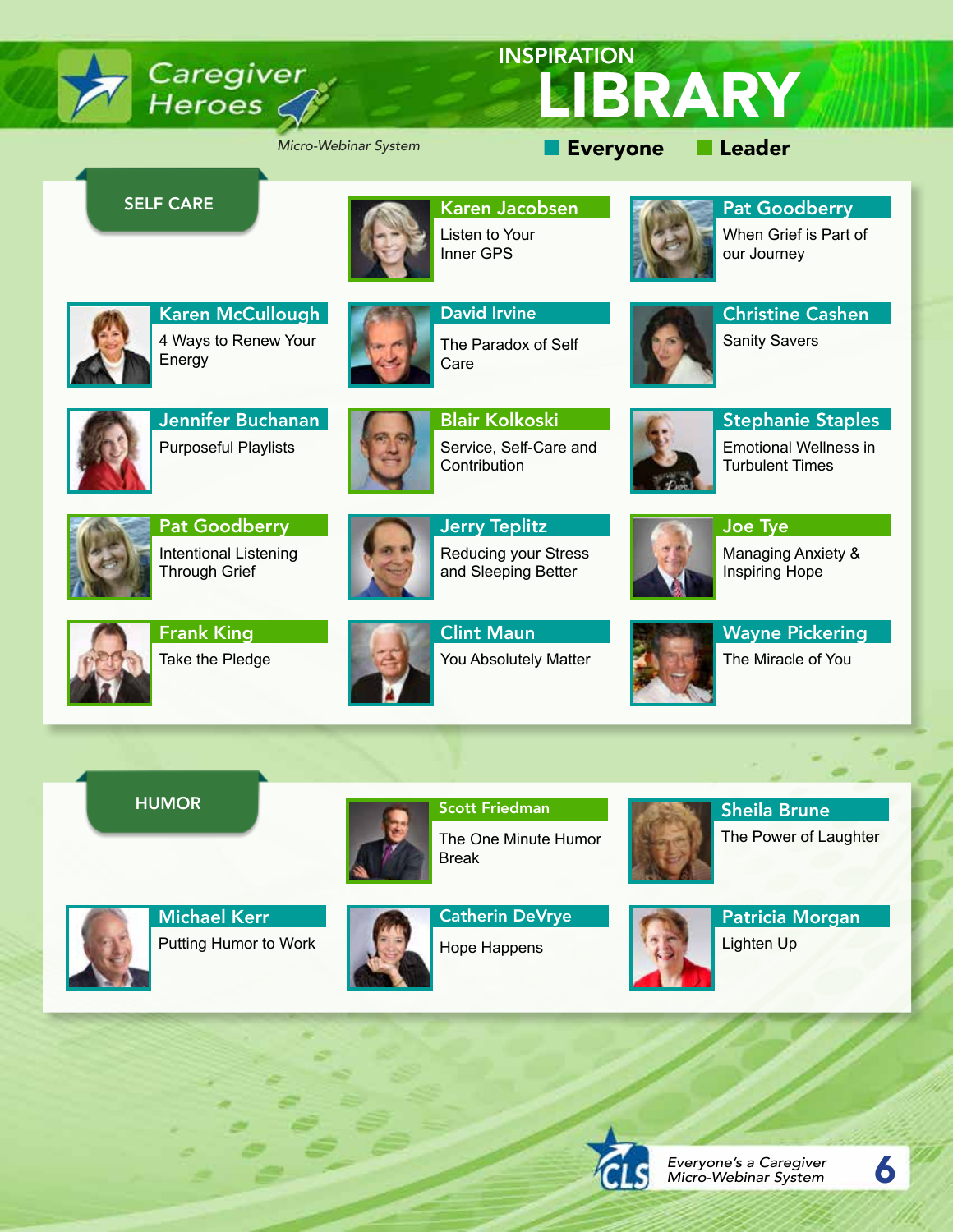# *Caregiver*<br>Heroes *A*<br>Micro-Webinar System

#### INSPIRATION

#### **COMMUNICATION**

**Steven Armstrong** Let's Listen<br> **Kathy Dempsey** Know Your

**Kathy Dempsey** Know Your Limits<br> **Tim Durkin** Viva Leadership N Viva Leadership Model Marcus Engel Staying Present While Distancing<br>
Marcus Engel Kindness Care with Colleagues **Marcus Engel** Kindness Care with Colleagues<br> **Scott Friedman** Turn On Your GPS **Scott Friedman** Turn On Your GPS<br>**Richard Hadden** Leadership in Time Richard Hadden Leadership in Times of Crisis<br> **Brian Lee** Be a Storyteller **Brian Lee** Be a Storyteller<br> **Marilyn Suttle** Subtle Shifts for **Marilyn Suttle** Subtle Shifts for Strong Leadership<br>**Jody Urquhart** Leading in Uncertainty Leading in Uncertainty

#### **MOTIVATION**

**Michael Hoffman** Love Louder<br>**Shep Hyken** Hc Alvin Law  $E +/- R = O$ <br>Peter Legge H Marilyn Suttle Lift Up Your Spirits

**Donna Cardillo** Creating Light in the Midst of Darkness<br>**Donna Cutting** The Power of Checking In **Donna Cutting** The Power of Checking In Linda Edgecombe Do You Want to Be Happy **Linda Edgecombe** Do You Want to Be Happy?<br> **Barbara Glanz** Simple Truths about Appred **Barbara Glanz** Simple Truths about Appreciation<br> **Carolyn Gross** Rise Above the Chaos **Carolyn Gross** Rise Above the Chaos<br>**Michael Hoffman** Love Louder **Shep Hyken** How to be Amazing<br>**Alvin Law**  $E + I - R = O$ Peter Legge Hopegivers<br> **Sarah McVanel** Never Lose the Recod Never Lose the Recognition Momentum **Vince Poscente** The Emotional Buzz<br> **Naomi Rhode** You Are Our Heroes You Are Our Heroes

#### RESILIENCE

Donna Cutting<br>David Gouthro

**Bill Auxier** The Leadership Formula<br>**Donna Cutting** CARE Matters **David Gouthro** Choose to Choose<br> **Frank King** Social Distancing a **Frank King** Social Distancing and Staying Sane<br> **Michele Matt** Start Fresh Each Day Michele Matt Start Fresh Each Day Eileen McDargh Resilience Skills for Caregiver Heroes Eileen McDargh Resilient Leadership for Disruptive Times **Dune Nguyen** Leadership through Adversity<br> **Meg Soper** Bolstering Resilience **Meg Soper** Bolstering Resilience<br> **Lynn Sullivan** The Choice Is Yours The Choice Is Yours **LeAnn Thieman** How to Cope with Stress<br> **Jeff Tobe** Leading in Turbulent Tim Leading in Turbulent Times Lt. Cl. Waldo Waldman Top Gun Resilience

#### CHANGE/CONFLICT

**Daniel Burrus** Anticipatory vs. Reactionary<br> **Daniel Burrus** What will You be Remember **Daniel Burrus** What will You be Remembered For?<br>**Valerie Cade** Turning Conflict to Connection Turning Conflict to Connection Valerie Cade Commitment to Conflict... Resolution<br>
Vicki Hess Professional Paradise in a Pandemic? Vicki Hess Professional Paradise in a Pandemic?<br>
Karen Jacobsen Recalculating/Pre-Calculating **Karen Jacobsen** Recalculating/Pre-Calculating<br> **Andrew Lewis** Quick Conflict Intervention Te Andrew Lewis Quick Conflict Intervention Technique<br> **Andrew Lewis** Conflict: When there's no time for it<sup>1</sup> Andrew Lewis Conflict: When there's no time for it!<br>Michale Matt Seek Comfort with Change Michele Matt Seek Comfort with Change<br> **Joe Mull** Reset Expectations **Joe Mull** Reset Expectations<br> **Naomi Rhode** Masquerading Masquerading

#### PATIENT **EXPERIENCE**

Mark Black Through Your Patients' Eyes **Barbara Glanz** Making a Difference in Every Interaction<br> **Dr. Michael Klein** Walking the Talk **Dr. Michael Klein** Walking the Talk<br>**Brian Lee** Relationships Fire Relationships First – Business Second **Brian Lee** The Kindness Cure<br> **Pam Tripp** Culture Eats Strate Culture Eats Strategy for Lunch

#### SELF CARE

Christine Cashen<br>Pat Goodberry **Frank King** Take the Pledge<br>**Blair Kolkoski** Service, Self-Care

Jennifer Buchanan Purposeful Playlists<br>Christine Cashen Sanity Savers **Pat Goodberry** When Grief is Part of our Journey<br> **Pat Goodberry** Intentional Listening Through Grie **Pat Goodberry** Intentional Listening Through Grief<br> **David Irvine** The Paradox of Self Care The Paradox of Self Care **Karen Jacobsen** Listen to Your Inner GPS<br>**Frank King** Take the Pledge **Blair Kolkoski** Service, Self-Care and Contribution<br>**Clint Maun** You Absolutely Matter **Clint Maun** You Absolutely Matter<br>**Karen McCullough** 4 Ways to Renew Your 4 Ways to Renew Your Energy Wayne Pickering The Miracle of You<br> **Stephanie Staples** Emotional Wellnes Stephanie Staples Emotional Wellness in Turbulent Times<br> **Jerry Teplitz** Reducing your Stress and Sleeping Bett Reducing your Stress and Sleeping Better **Joe Tye** Managing Anxiety & Inspiring Hope

**ATTITUDE** 

**Kelley Dillon** Leaning into Emotions<br> **Tony Esteves** Bring Some Play to You **Tony Esteves** Bring Some Play to Your Day<br> **Robert Grossman** Conquer Your Key Moments **Robert Grossman** Conquer Your Key Moments<br>**Donna Hartley** Fire Up Your Life: Raise Your **Donna Hartley** Fire Up Your Life: Raise Your Vibrational Energy<br> **David Irvine** The Art of Caring Leadership **David Irvine** The Art of Caring Leadership<br>**Dr. Willie Jolley** Tools for Tough Times **Dr. Willie Jolley** Tools for Tough Times<br> **Darci Lang** Staying Positive in a Di **Darci Lang** Staying Positive in a Difficult Time<br> **Darci Lang** Kind Leadership **Darci Lang** Kind Leadership<br> **Bruce Lee** One Word Can N Bruce Lee **One Word Can Make the Day**<br>**Stephen Tweed** Meaning and Value: Home He Meaning and Value: Home Health Edition

#### HUMOR

**Catherin DeVrye**<br>Scott Friedman Patricia Morgan

Sheila Brune The Power of Laughter<br>
Catherin DeVrye Hope Happens The One Minute Humor Break **Michael Kerr** Putting Humor to Work<br> **Patricia Morgan** Lighten Up



*Everyone's a Caregiver* **Micro-Webinar System**